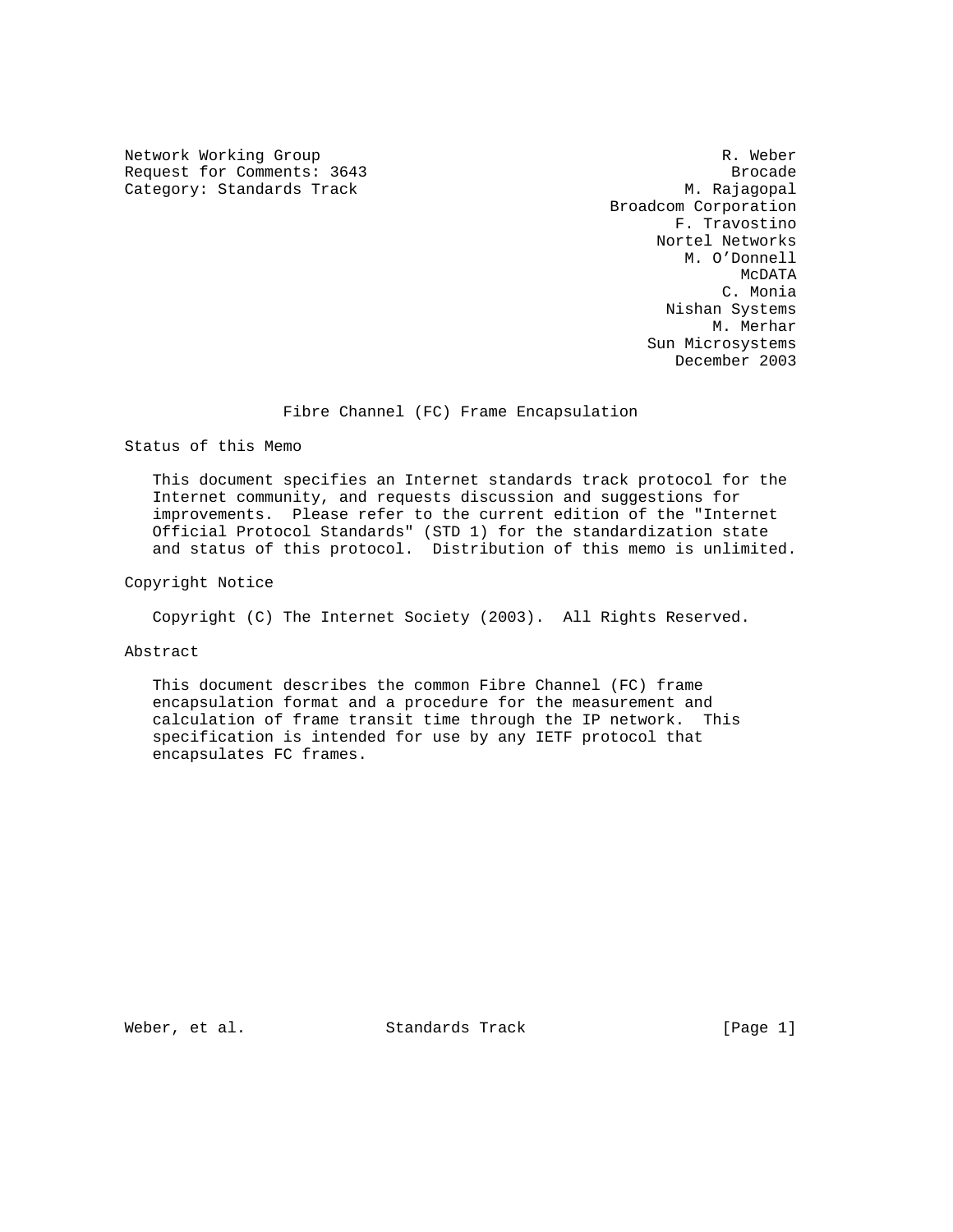Table Of Contents

| $1$ .            |                                                                                                                          |
|------------------|--------------------------------------------------------------------------------------------------------------------------|
| 2.               | 3                                                                                                                        |
| $\overline{3}$ . | The FC Encapsulation Header. 4                                                                                           |
|                  | 3.1. FC Encapsulation Header Format<br>$\overline{4}$                                                                    |
|                  | 3.2. FC Encapsulation Header Validation 7                                                                                |
|                  | 3.2.1. Redundancy Based FC Encapsulation                                                                                 |
|                  | Header Validation. 7                                                                                                     |
|                  | 3.2.2. CRC Based FC Encapsulation Header Validation 7                                                                    |
| 4.               | Measuring Fibre Channel Frame Transit Time 8                                                                             |
| 5 <sub>1</sub>   | The FC Frame $\ldots$ $\ldots$ $\ldots$ $\ldots$ $\ldots$ $\ldots$ $\ldots$ $\ldots$ $\ldots$ $\ldots$ $\ldots$ $\ldots$ |
|                  |                                                                                                                          |
|                  | Bit and Byte Ordering. 10<br>5.2.                                                                                        |
|                  |                                                                                                                          |
| б.               |                                                                                                                          |
| 7 <sub>1</sub>   |                                                                                                                          |
|                  | Normative References 12<br>7 1                                                                                           |
|                  | 7.2. Informative References 13                                                                                           |
| 8 <sub>1</sub>   |                                                                                                                          |
|                  | Appendix                                                                                                                 |
| A                | Fibre Channel Bit and Byte Numbering Guidance 15                                                                         |
| B.               | Encapsulating Protocol Requirements 15                                                                                   |
| $\mathcal{C}$    |                                                                                                                          |
| <sup>D</sup>     | Intellectual Property Rights Statement. 17                                                                               |
|                  |                                                                                                                          |
|                  |                                                                                                                          |
|                  |                                                                                                                          |

## 1. Scope

 This document describes common mechanisms for the transport of Fibre Channel frames over an IP network, including the encapsulation format and a mechanism for enforcing the Fibre Channel frame lifetime limits.

 Warning to Readers Familiar With Fibre Channel: Both Fibre Channel and IETF standards use the same byte transmission order. However, the bit and byte numbering is different. See Appendix A for guidance.

 The organization responsible for the Fibre Channel standards (INCITS Technical Committee T11) has determined that some functions and modes of operation are not interoperable to the degree required by the IETF (see FC-MI [8]). This document includes applicable T11 interoperability determinations in the form of restrictions on the use of this encapsulation mechanism.

Weber, et al. Standards Track [Page 2]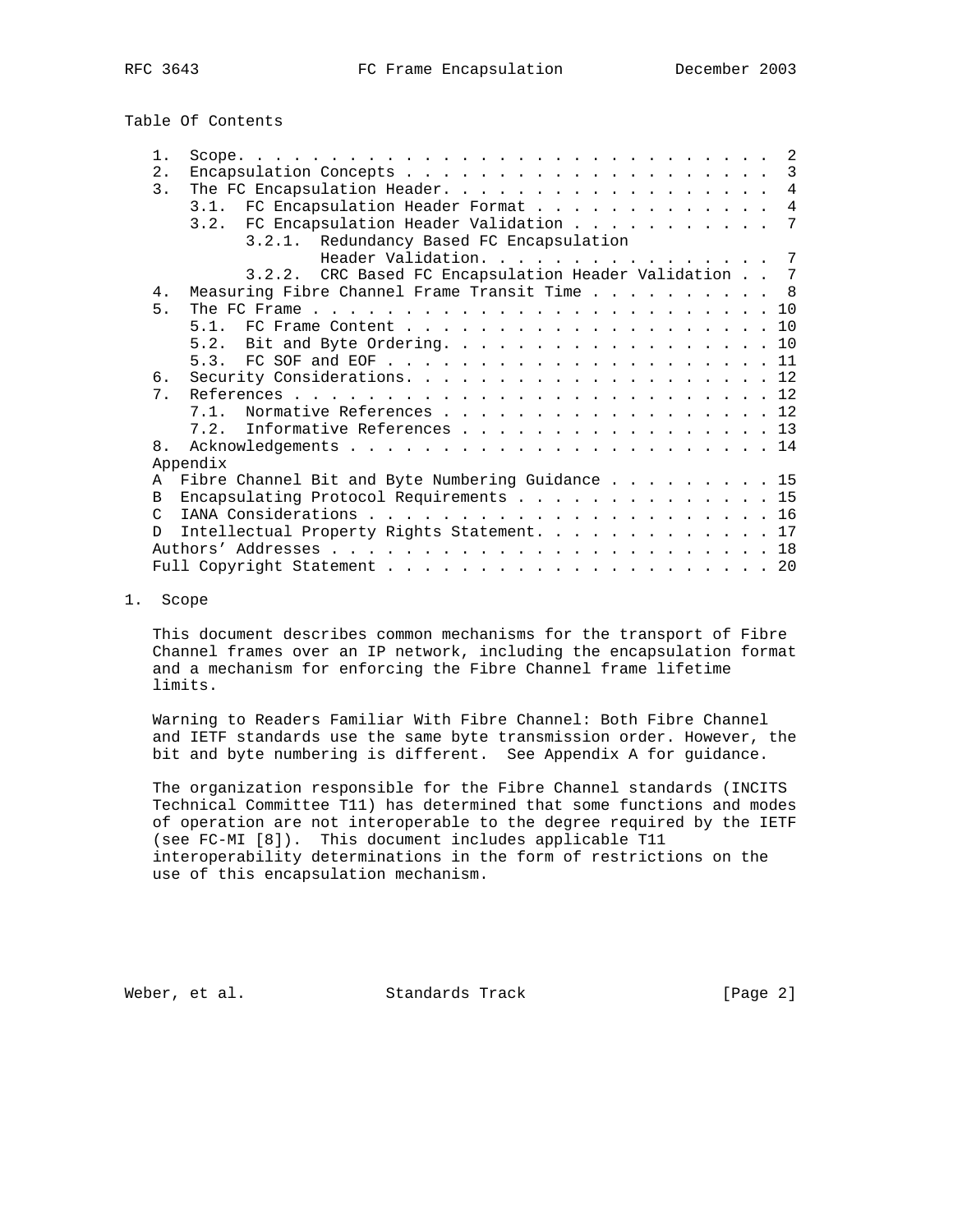Use of these mechanisms in an encapsulating protocol requires an additional document to specify the encapsulating protocol specific functionality and appropriate security considerations. Because security considerations for this encapsulation depend on how it is used by encapsulating protocols, they are taken up in encapsulating protocol specific documents.

Conventions used in this document

 The key words "MUST", "MUST NOT", "REQUIRED", "SHALL", "SHALL NOT", "SHOULD", "SHOULD NOT", "RECOMMENDED", "MAY", and "OPTIONAL" in this document are to be interpreted as described in BCP 14, RFC 2119 [2].

2. Encapsulation Concepts

 The smallest unit of data transmission and routing in Fibre Channel (FC) is the frame. FC frames include a Start Of Frame (SOF), End Of Frame (EOF), and the contents of the Fibre Channel frame. The Fibre Channel frame includes a Cyclic Redundancy Check (CRC) code that provides error detection for the contents of the frame. FC frames are variable length. To facilitate transporting FC frames over an IP based transport such as TCP the native FC frame needs to be contained in (encapsulated in) a slightly larger structure as shown in Figure 1.

| Header           |            |  |
|------------------|------------|--|
|                  |            |  |
| SOF              |            |  |
|                  | Fr         |  |
| FC frame content | $C$ a      |  |
|                  | m          |  |
| EOF              | $\epsilon$ |  |
|                  |            |  |

#### Figure 1 - FC frame Encapsulation

 The format and content of an FC frame are described in the FC standards (e.g., FC-FS [3], FC-SW-2 [4], and FC-PI [5]). Of importance to this encapsulation is the FC requirement that all frames SHALL contain a CRC for detection of transmission errors.

Weber, et al. Standards Track [Page 3]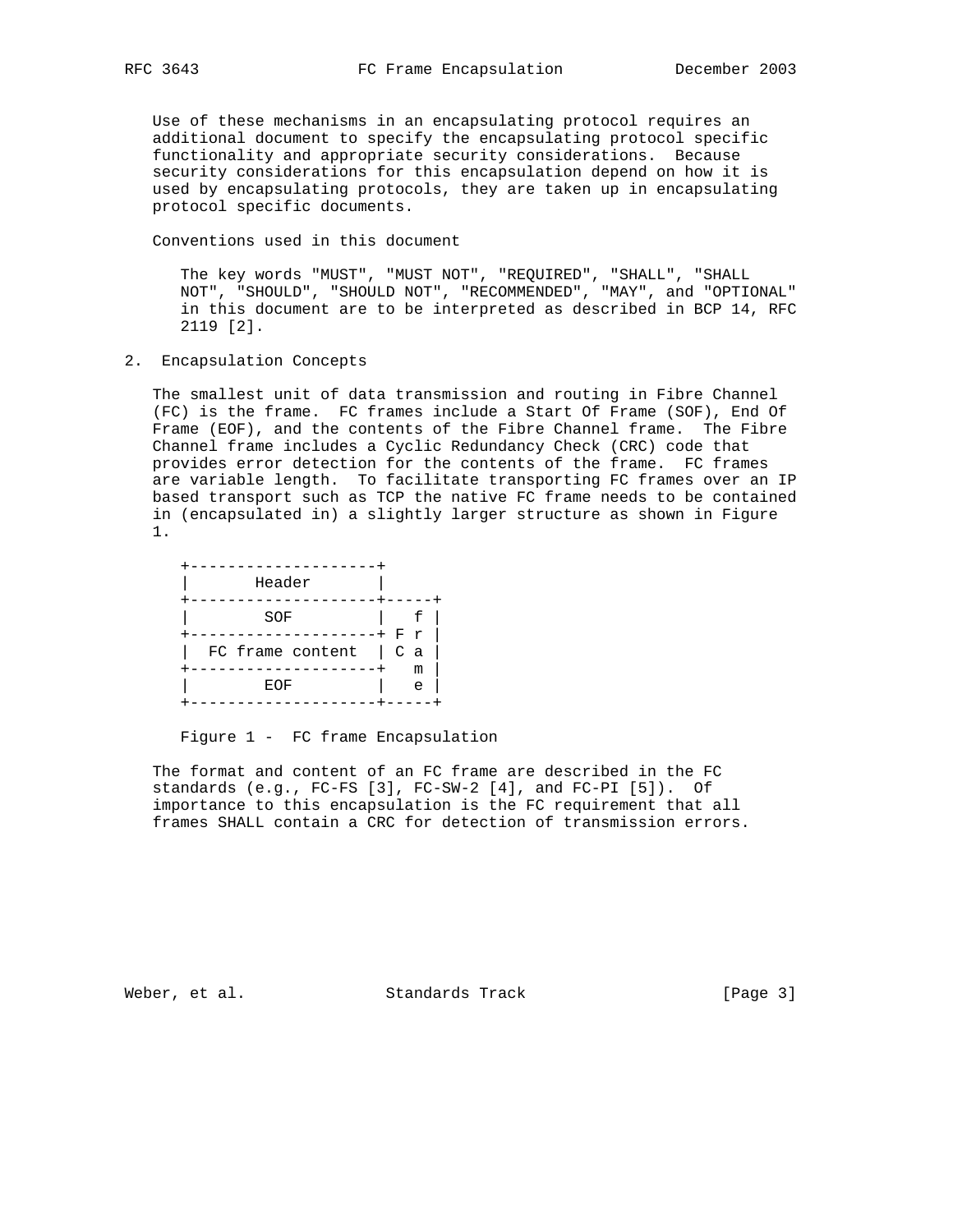## 3. The FC Encapsulation Header

3.1. FC Encapsulation Header Format

Figure 2 shows the format of the required FC Encapsulation Header.

 W|------------------------------Bit------------------------------|  $\circ$  |  $\qquad \qquad$  |  $\qquad \qquad$  |  $\qquad \qquad$  |  $\qquad \qquad$  |  $\qquad \qquad$  |  $\qquad \qquad$  |  $\qquad \qquad$  |  $\qquad \qquad$  |  $\qquad \qquad$  |  $\qquad \qquad$  |  $\qquad \qquad$  |  $\qquad \qquad$  |  $\qquad \qquad$  |  $\qquad \qquad$  |  $\qquad \qquad$  |  $\qquad \qquad$  |  $\qquad \qquad$  |  $\qquad \qquad$  |  $\qquad \qquad$  |  $\qquad \$  r| 1 1 1 1 1 1 1 1 1 1 2 2 2 2 2 2 2 2 2 2 3 3| d|0 1 2 3 4 5 6 7 8 9 0 1 2 3 4 5 6 7 8 9 0 1 2 3 4 5 6 7 8 9 0 1| +---------------+---------------+---------------+---------------+ 0| Protocol# | Version | -Protocol# | -Version | +---------------+---------------+---------------+---------------+  $\frac{1}{1}$ Encapsulating Protocol Specific  $2$  | +-----------+-------------------+-----------+-------------------+ 3| Flags | Frame Length | -Flags | -Frame Length | +-----------+-------------------+-----------+-------------------+ 4| Time Stamp [Seconds] | +---------------------------------------------------------------+ 5| Time Stamp [Seconds Fraction] | +---------------------------------------------------------------+  $\begin{array}{c|c|c|c|c|c} \hline \text{6} & \text{CRC} & \text{CRC} & \text{C} \end{array}$ +---------------------------------------------------------------+

Figure 2 - FC Encapsulation Header Format

The fields in the FC Encapsulation Header are defined as follows.

- Protocol#: The Protocol# field SHALL contain a number that indicates which encapsulating protocol is employing the FC Encapsulation. The values in the Protocol# field are assigned by IANA (see Appendix C).
- Version: The Version field SHALL contain 0x01 to indicate that this version of the FC Encapsulation is being used. All other values are reserved for future versions of the FC Encapsulation.
- -Protocol#: The -Protocol# field SHALL contain the one's complement of the contents of the Protocol# field. FC Encapsulation receivers SHOULD either validate the CRC or compare the Protocol# and - Protocol# fields to verify that an FC Encapsulation Header is being processed according to a policy defined by the encapsulating protocol.

Weber, et al. Standards Track (Page 4)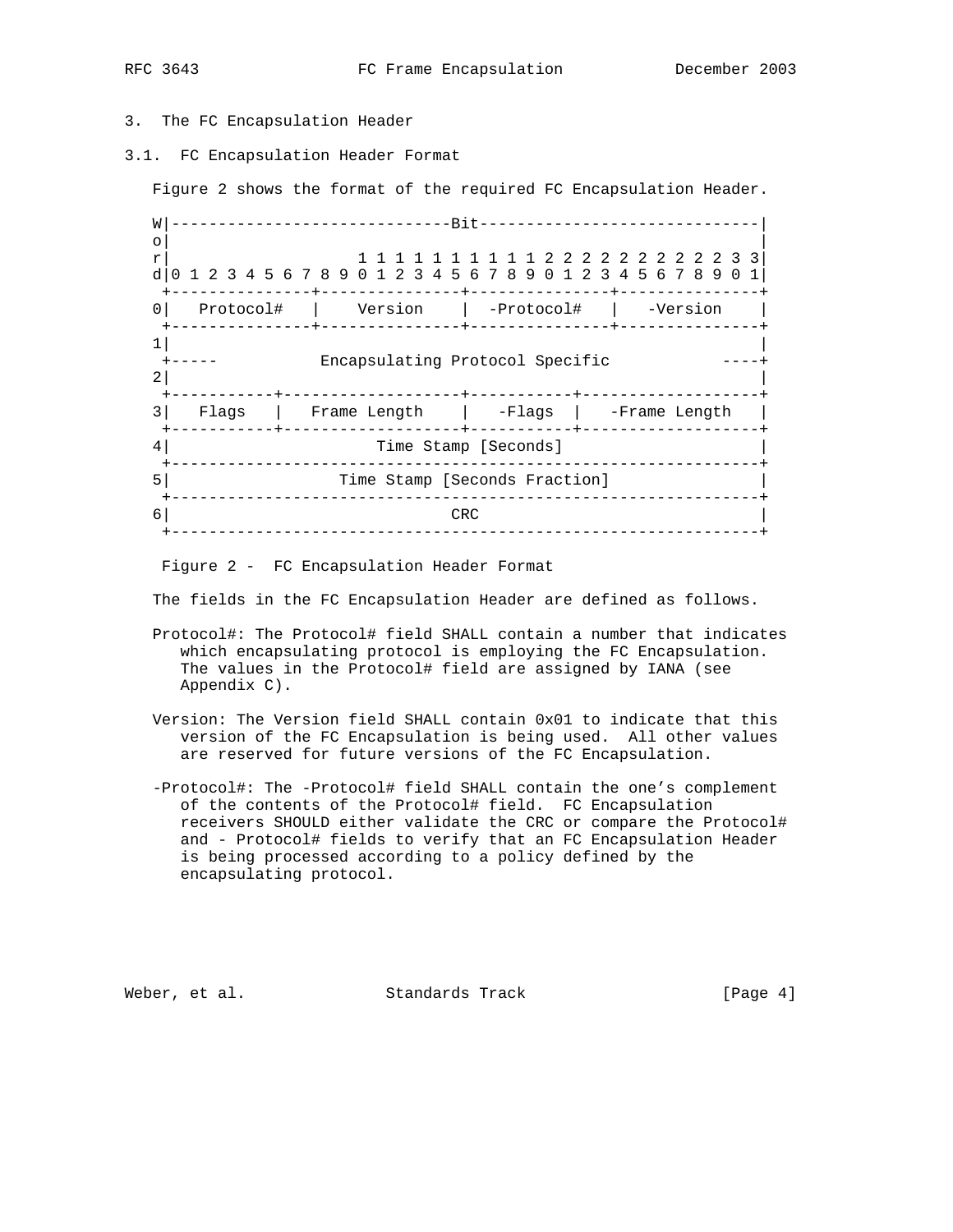- -Version: The -Version field SHALL contain the one's complement of the contents of the Version field. FC Encapsulation receivers SHOULD either validate the CRC or compare the Version and -Version fields to verify that an FC Encapsulation Header is being processed according to a policy defined by the encapsulating protocol.
- Encapsulating Protocol Specific: The usage of these words differs based on the contents of the Protocol# field, i.e., the usage of these words is defined by the encapsulating protocol that is employing this encapsulation.
- Flags: The Flags bits provide information about the usage of the FC Encapsulation Header as shown in Figure 3.

|  | $\mathbf{\overline{D}}$ |  |             |
|--|-------------------------|--|-------------|
|  |                         |  |             |
|  | Reserved                |  | <b>CRCV</b> |

Figure 3 - Flags Field Format

- Reserved Flags bits: These bits are reserved for use by future versions of the FC Encapsulation and SHALL be set to zero on send. Encapsulating protocols employing the encapsulation described in this specification MAY require checking for zero on receive, however doing so has the potential to create incompatibilities with future versions of this encapsulation. Changes in the usage of the Reserved Flags bits MUST be identified by changes in the contents of the Version field. Encapsulating protocols employing the encapsulation described in this specification MUST NOT make use of the Reserved Flags bits in any fashion other than that described in this specification.
- CRCV (CRC Valid Flag): A CRCV bit value of one indicates that the contents of the CRC field are valid. A CRCV bit value of zero indicates that the contents of the CRC field are invalid. The value of the CRCV bit SHALL be constant for all FC Encapsulation Headers sent on a given connection.
- Frame Length: The Frame Length field contains the length of the entire FC Encapsulated frame including the FC Encapsulation Header and the FC frame (including SOF and EOF words). This length is based on a unit of 32-bit words. All FC frames are 32-bit-word aligned and the FC Encapsulation Header is always word-aligned; therefore a32-bit word length is acceptable.

Weber, et al. Standards Track [Page 5]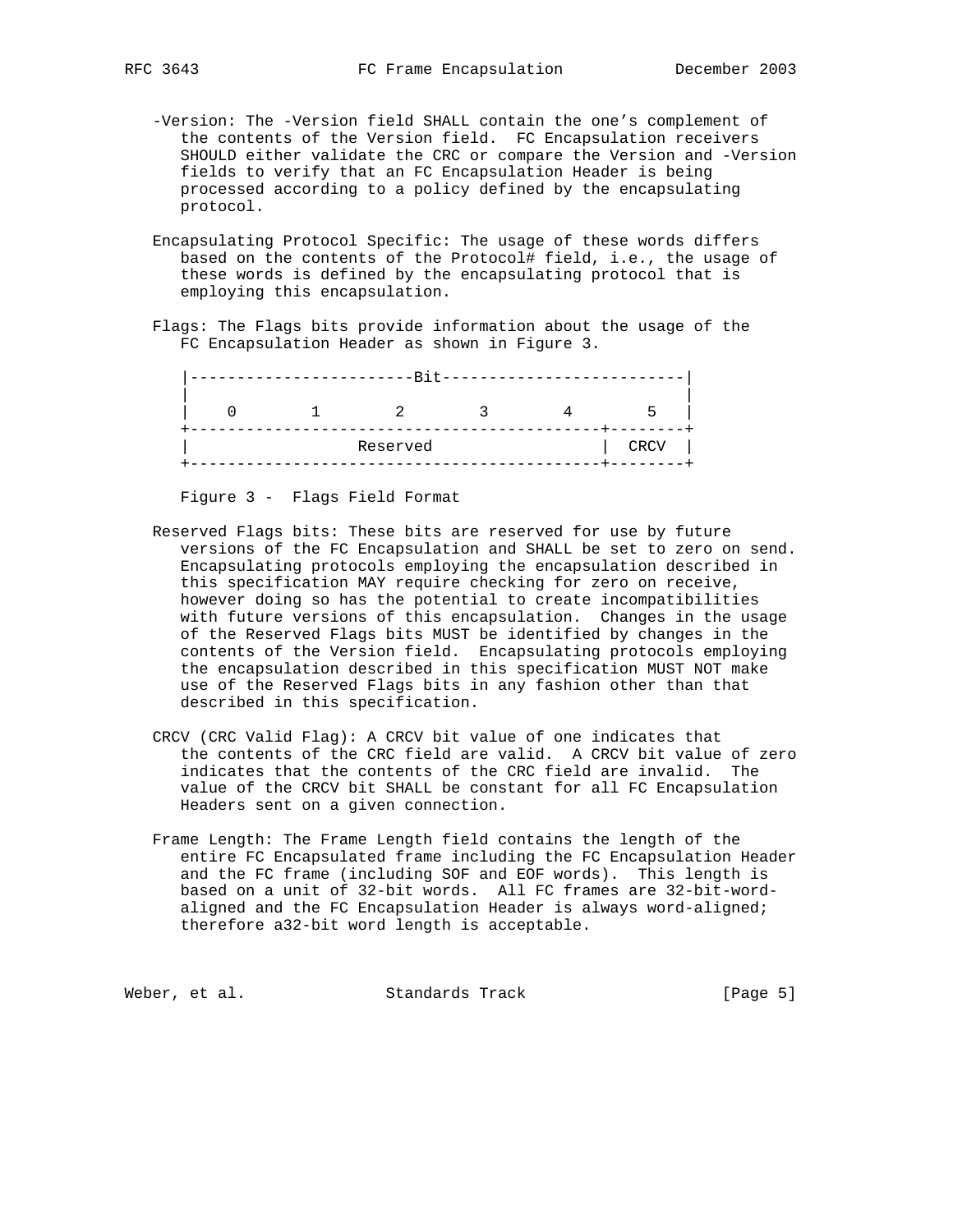- -Flags: The -Flags field SHALL contain the one's complement of the contents of the Flags field. FC Encapsulation receivers SHOULD either validate the CRC or compare the Flags and -Flags fields to verify that an FC Encapsulation Header is being processed according to a policy defined by the encapsulating protocol.
- -Frame Length: The -Frame Length field SHALL contain the one's complement of the contents of the Frame Length field. FC Encapsulation receivers SHOULD either validate the CRC or compare the Frame Length and -Frame Length fields to verify that an FC Encapsulation Header is being processed according to a policy defined by the encapsulating protocol.
- Time Stamp [Seconds]: The Time Stamp [Seconds] field contains zero or the number of seconds since 0 hour on 1 January 1900 at the time the FC Encapsulated frame is place in the outgoing data stream.
- Time Stamp [Seconds Fraction]: The Time Stamp [Second Fraction] field contains the fraction of the second at the time the FC Encapsulated frame is place in the outgoing data stream. Non significant low order bits may be set to zero. Table 1 shows some example Time Stamp [Seconds Fraction] values.

| Second  | Time Stamp<br>[Seconds Fraction] |
|---------|----------------------------------|
| n.50000 | 0x80000000                       |
| n.25000 | 0x40000000                       |
| n.12500 | 0x20000000                       |

Table 1 Example Time Stamp [Seconds Fraction] values

 Note that, since some time in 1968 (second 2,147,483,648) the most significant bit (bit 0 of Time Stamp [Seconds]) has been set and that the field will overflow some time in 2036 (second 4,294,967,296). Should FCIP be in use in 2036, some external means will be necessary to qualify time relative to 1900 and time relative to 2036 (and other multiples of 136 years). There will exist a 200-picosecond interval, henceforth ignored, every 136 years when the 64-bit field will be 0, which by convention is interpreted as an invalid or unavailable timestamp.

Weber, et al. Standards Track [Page 6]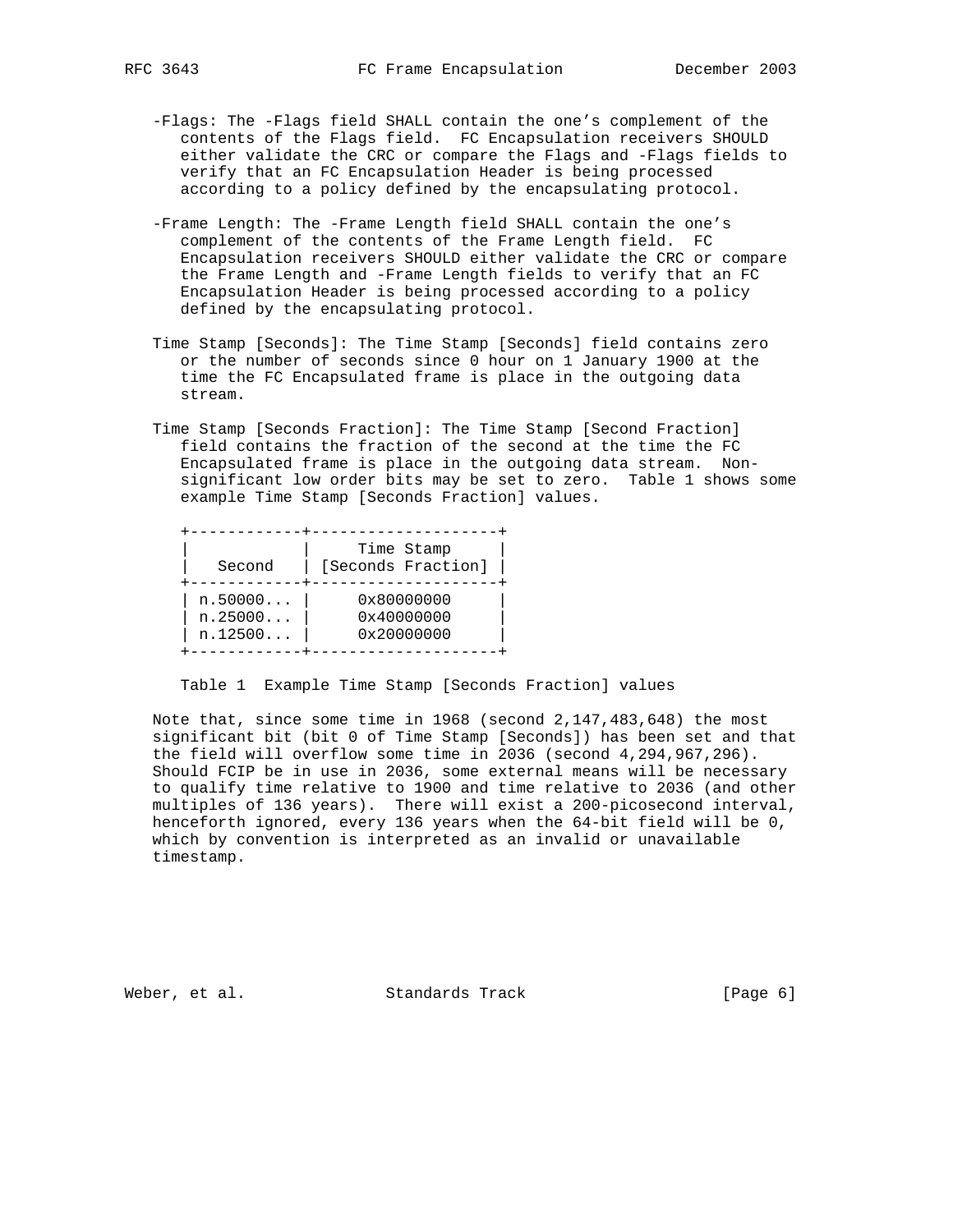The Time Stamp [Seconds] and Time Stamp [Seconds Fraction] words follow the in time format described in Simple Network Time Protocol (SNTP) Version 4 [9]. The contents of the Time Stamp [Seconds] and Time Stamp [Seconds Fraction] words SHALL be set as described in section 4.

 CRC: When the CRCV Flag bit is zero, the CRC field SHALL contain zero. When the CRCV Flag bit is one, the CRC field SHALL contain a CRC for words 0 to 5 of the FC Encapsulation Header computed using the equations, polynomial, initial value, and bit order defined for Fibre Channel in FC-FS [3]. Using this algorithm, the bit order of the resulting CRC corresponds to that of FC-1 layer. The CRC transmitted over the IP network shall correspond to the equivalent value converted to FC-2 format as specified in FC-FS.

## 3.2. FC Encapsulation Header Validation

 Two mechanisms are provided for validating an FC Encapsulation Header:

- Redundancy based
- CRC based

 The two mechanisms address the needs of two different design and operating environments.

### 3.2.1. Redundancy Based FC Encapsulation Header Validation

 Redundancy based validation of an FC Encapsulation Header relies on duplicated and one's complemented fields in the header.

 Encapsulating protocols that use redundancy based validation SHOULD define how receiving devices use one's complement fields to verify header validity.

 Header validation based on redundancy is a stepwise process in that the first word is validated, then the second, then the third and so on. A decision that a candidate header is not valid may be reached before the complete header is available.

3.2.2. CRC Based FC Encapsulation Header Validation

 CRC based validation of an FC Encapsulation Header relies on a CRC located in the last word of the header.

 Header validation based on the CRC defined in section 3.1 requires computing the CRC for all bytes preceding the CRC word, and comparing the results to the CRC word's contents.

Weber, et al. Standards Track [Page 7]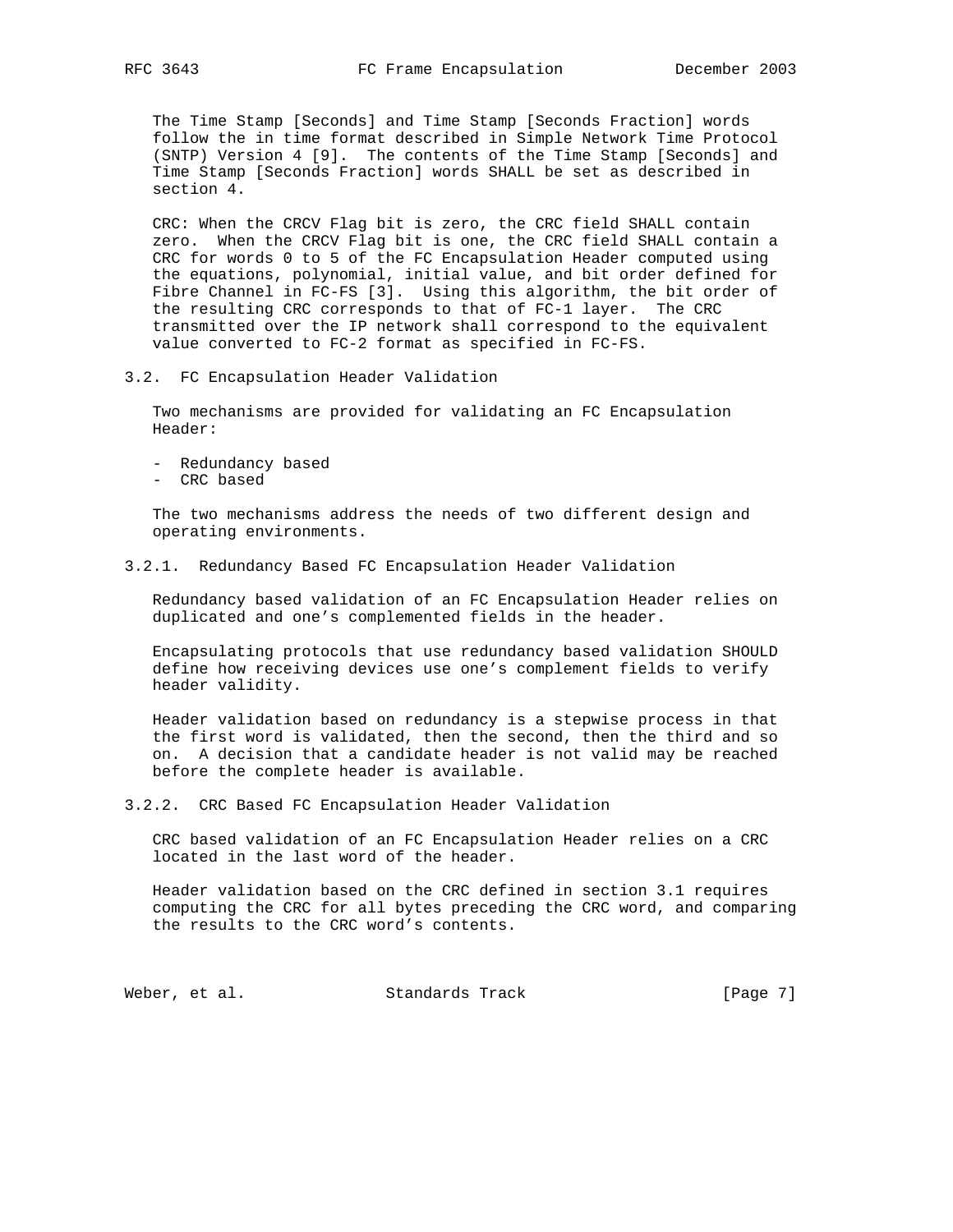## 4. Measuring Fibre Channel Frame Transit Time

 To comply with FC-FS [3], an FC Fabric must specify and limit the lifetime of a frame. In an FC Fabric comprised of IP-connected elements, one component of the frame's lifetime is the time required to traverse the connection. To ensure that the total frame lifetime remains within the limits required by the FC Fabric, the encapsulation described in this specification contains provisions for recording the departure time of an encapsulated frame injected into a connection. If the encapsulated frame originator and recipient have access to aligned and synchronized time bases, the transit time through the IP network can then be computed.

 When originating an encapsulated frame, an entity that does not support transit time calculation SHALL always set the Time Stamp [Seconds] and Time Stamp [Seconds Fraction] fields to zero. When receiving an encapsulated frame, an entity that does not support transit time calculation SHALL ignore the contents of the Time Stamp words.

 The encapsulating protocol SHALL specify whether or not implementation support is required. The encapsulating protocol SHALL specify those conditions under which a received encapsulated frame MUST have its transit time checked before forwarding.

 Encapsulating and de-encapsulating entities that support this feature MUST have access to:

- a) An internal time base having the stability and resolution necessary to comply with the requirements of the encapsulating protocol specification; and
- b) A time base that is synchronized and aligned with the time base of other entities to which encapsulated frames may be sent or received. The encapsulating protocol specification MUST describe the synchronization and alignment procedure.

 With respect to its ability to measure and set transit time for encapsulated frames exchanged with another device, an entity is either in the Synchronized or Unsynchronized state. An entity is in the Unsynchronized state upon power-up and transitions to the Synchronized state once it has aligned its time base in accordance with the applicable encapsulating protocol specification.

 An entity MUST return to the Unsynchronized state if it is unable to maintain synchronization of its time base as required by the encapsulating protocol specification.

Weber, et al. Standards Track [Page 8]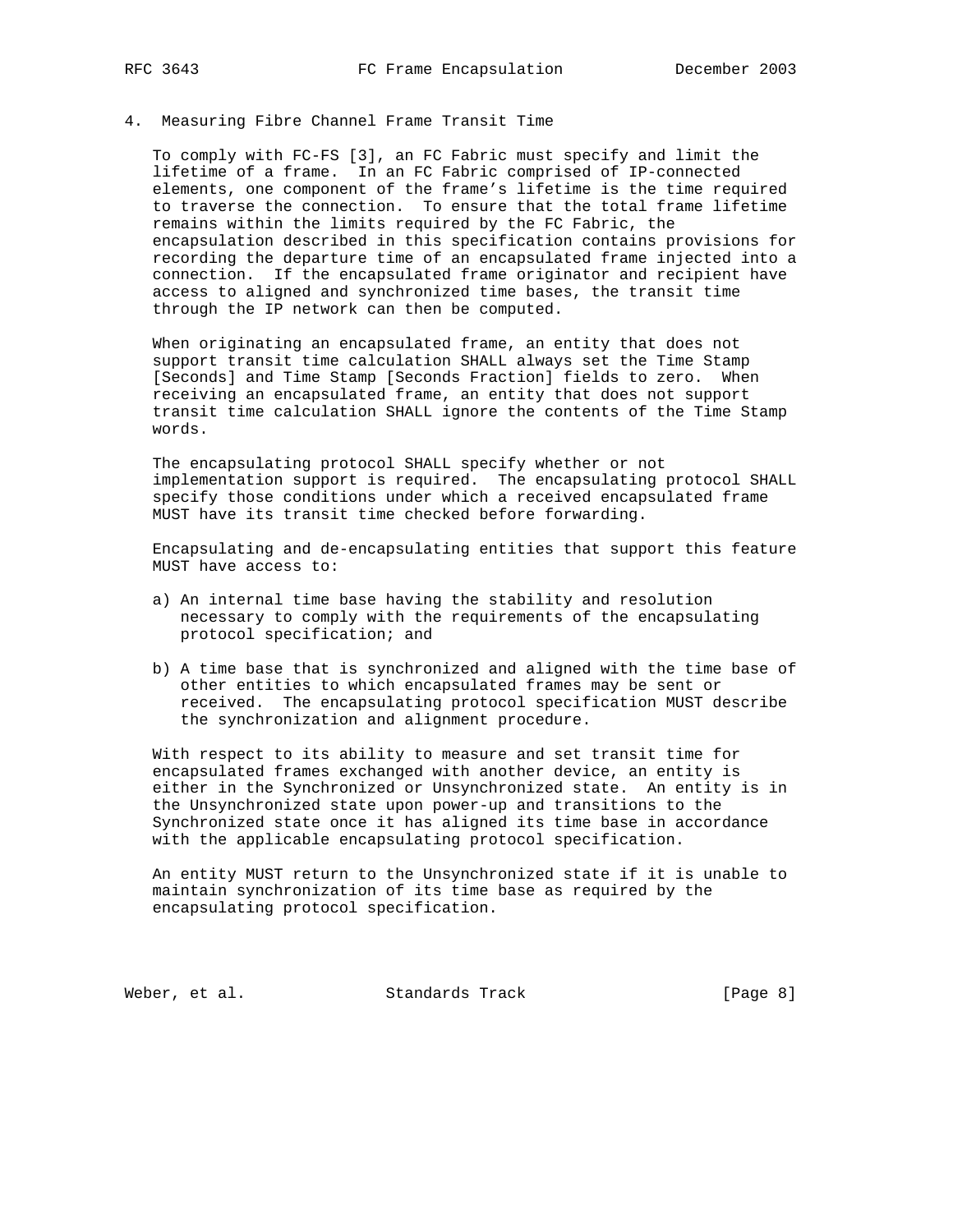The policy for forwarding frames while in the Unsynchronized state SHALL be defined by the encapsulating protocol specification.

 If processing frames in the Unsynchronized state is permitted by the encapsulating protocol specification, the entity SHALL:

- a) When de-encapsulating a frame, ignore the Time Stamp words. For example, if a calculated transit time exceeds a value that could cause the frame to violate FC maximum time in transit limits, the encapsulating protocol may specify that the frame is to be discarded; and
- b) When encapsulating a frame set the Time Stamp [Seconds] and Time Stamp [Seconds Fraction] words to zero. For example, an encapsulating protocol may specify that frames for which transit time cannot be determined are never to be forwarded over FC.

 When encapsulating a frame, an entity in the Synchronized state SHALL record the value of the time base in the Time Stamp [Seconds] and Time Stamp [Seconds Fraction] words in the encapsulation header.

 When de-encapsulating a frame, an entity in the Synchronized state SHALL:

- a) Test the Time Stamp words to determine if they contain a time as specified in [9]. If the time stamp is valid, the receiving entity SHALL compute the transit time by calculating the difference between its time base and the departure time recorded in the frame header. The receiving entity SHALL process the calculated transit time and the de-encapsulated frame in accordance with the applicable encapsulating protocol specification; or
- b) If both Time Stamp words have a value of zero, the receiving entity SHALL de-encapsulate the frame without computing the transit time. The disposition of the frame and any other actions by the recipient SHALL be defined by the encapsulating protocol specification.

 Note: For most purposes, communication between entities is possible only while in the Synchronized state.

Weber, et al. Standards Track [Page 9]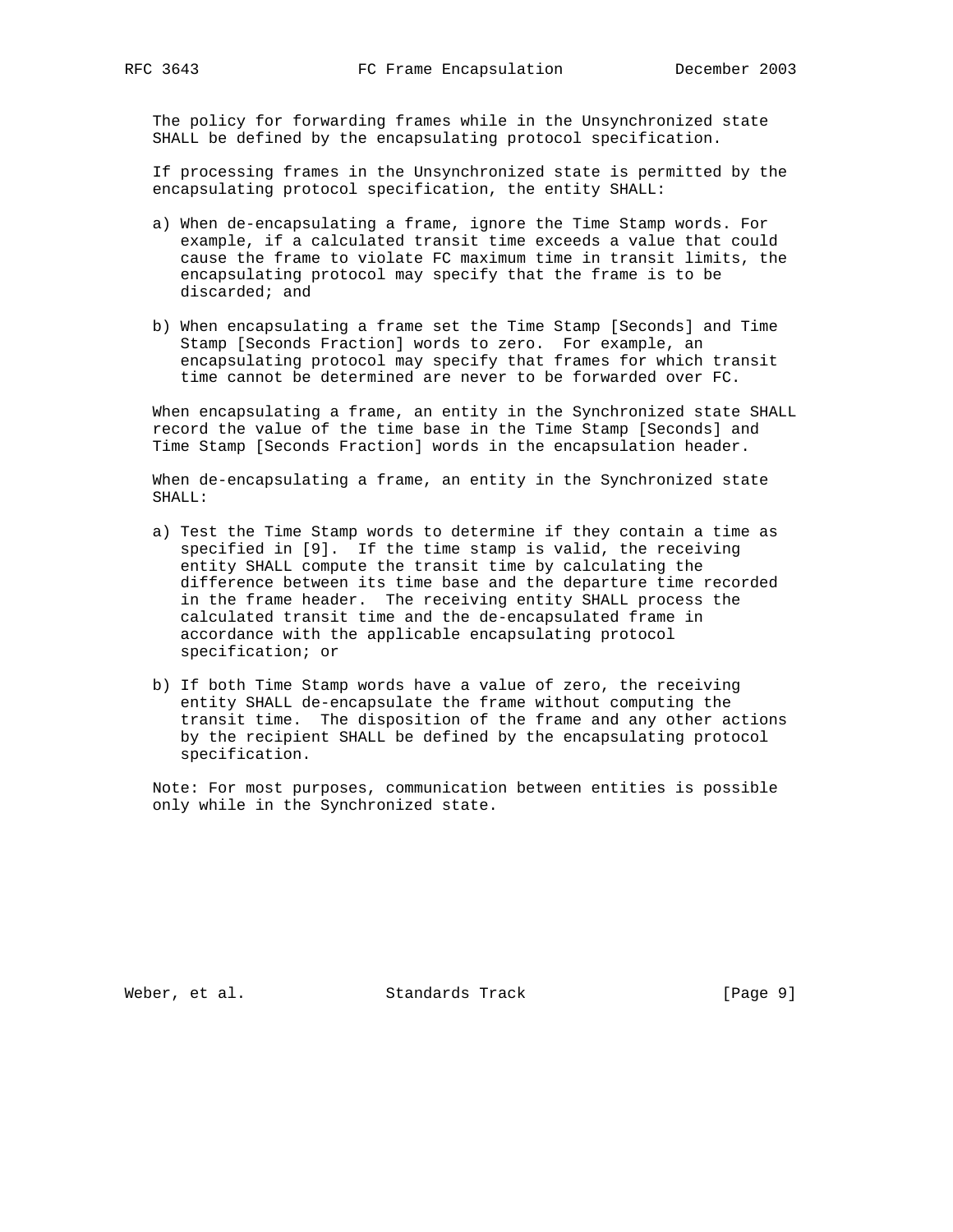# 5. The FC Frame

5.1. FC Frame Content

 NOTE: All uses of the words "character" or "characters" in this section refer to 8bit/10bit link encoding wherein each 8 bit "character" within a link frame is encoded as a 10 bit "character" for link transmission. These words do not refer to ASCII, Unicode, or any other form of text characters, although octets from such characters will occur as 8 bit "characters" for this encoding. This usage is employed here for consistency with the ANSI T11 standards that specify Fibre Channel.

Figure 4 shows the structure of a general FC-2 frame format.

 +------------------+ | SOF | +------------------+ | FC frame content | +------------------+ | EOF | +------------------+

Figure 4 - General FC-2 Frame Format

 As shown in Figure 4, the FC frame content is defined as the data between the EOF and SOF delimiters (including the FC CRC) after conversion from FC-1 to FC-2 format as specified by FC-FS [3].

 When Fibre Channel devices convert the FC frame content to the FC-0 physical transport, an encoding is applied to the FC frame content (e.g., 8b/10b encoding like that used in Gigbit Ethernet) for reasons that include redundancy and low level timing synchronization between sender and receiver. With the exceptions of SOF and EOF [3] all discussion of FC frame content in this document is at the 8-bit byte level, prior to the application of any such encoding.

 The 8-bit bytes in the FC frame content can be translated directly for transmission over an IP Network. However, the FC SOF and EOF employ special 10b characters that have no 8b equivalents. Therefore, special byte placement and 8-bit character encodings are required to represent SOF and EOF.

5.2. Bit and Byte Ordering

 The Encapsulation Header, SOF, FC frame content (see section 5.1), and EOF are mapped to TCP using the big endian byte ordering, which corresponds to the standard network byte order or canonical form [7].

Weber, et al. Standards Track (Page 10)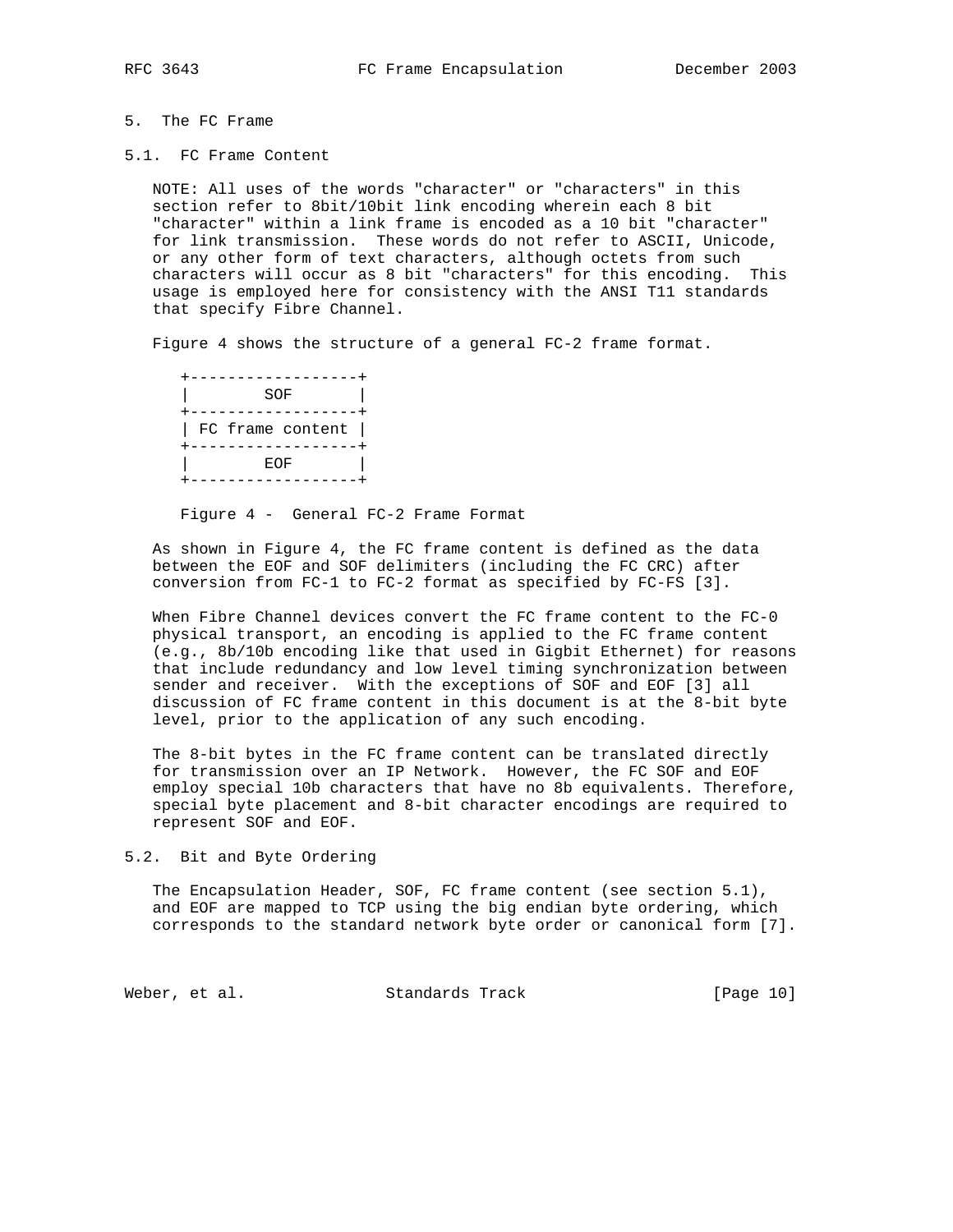## 5.3. FC SOF and EOF

 As described in section 5.1, representation of FC SOF and EOF in an IP Network byte stream requires special formatting and 8-bit code definitions. Therefore, the encapsulated FC frame SHALL have the format shown in Figure 5. The redundancy of the SOF/EOF representation in the encapsulation format results from concerns that the information be protected from transmission errors.

| W            |                                                               |     |  |  |  |     |                  | $-Rit$     |  |        |  |  |  |        |  |  |  |
|--------------|---------------------------------------------------------------|-----|--|--|--|-----|------------------|------------|--|--------|--|--|--|--------|--|--|--|
| ∩            |                                                               |     |  |  |  |     |                  |            |  |        |  |  |  |        |  |  |  |
| $\mathbf{r}$ |                                                               |     |  |  |  |     |                  |            |  |        |  |  |  |        |  |  |  |
| d            | 0 1 2 3 4 5 6 7 8 9 0 1 2 3 4 5 6 7 8 9 0 1 2 3 4 5 6 7 8 9 0 |     |  |  |  |     |                  |            |  |        |  |  |  |        |  |  |  |
|              |                                                               | SOF |  |  |  | SOF |                  | -----+---- |  | $-SOF$ |  |  |  | $-SOF$ |  |  |  |
|              |                                                               |     |  |  |  |     |                  |            |  |        |  |  |  |        |  |  |  |
|              |                                                               |     |  |  |  |     | FC frame content |            |  |        |  |  |  |        |  |  |  |
| n            |                                                               | EOF |  |  |  | EOF |                  |            |  | $-ECF$ |  |  |  | ーFOF   |  |  |  |
|              |                                                               |     |  |  |  |     |                  |            |  |        |  |  |  |        |  |  |  |

Figure 5 - FC Frame Encapsulation Format

 Note: The number of 8-bit bytes in the FC frame content is always a multiple of four.

 SOF: The SOF fields contain the encoded SOF value selected from table 2.

| FC<br>SOF                                | SOF<br>Code                                            | Class                 | FC<br>SOF               | SOF<br>Code          | Class |
|------------------------------------------|--------------------------------------------------------|-----------------------|-------------------------|----------------------|-------|
| SOFf<br>SOFi2<br>SOFn2<br>SOFi3<br>SOFn3 | 0x28<br>$0 \times 2D$<br>0x35<br>$0 \times 2E$<br>0x36 | F<br>2<br>2<br>3<br>3 | SOFi4<br>SOFn4<br>SOFc4 | 0x29<br>0x31<br>0x39 | 4     |

Table 2 Translation of FC SOF values to SOF field contents

 -SOF: The -SOF fields contain the one's complement of the value in the SOF fields. Encapsulation receivers SHOULD validate the SOF field according to a policy defined by the encapsulating protocol.

Weber, et al. Standards Track [Page 11]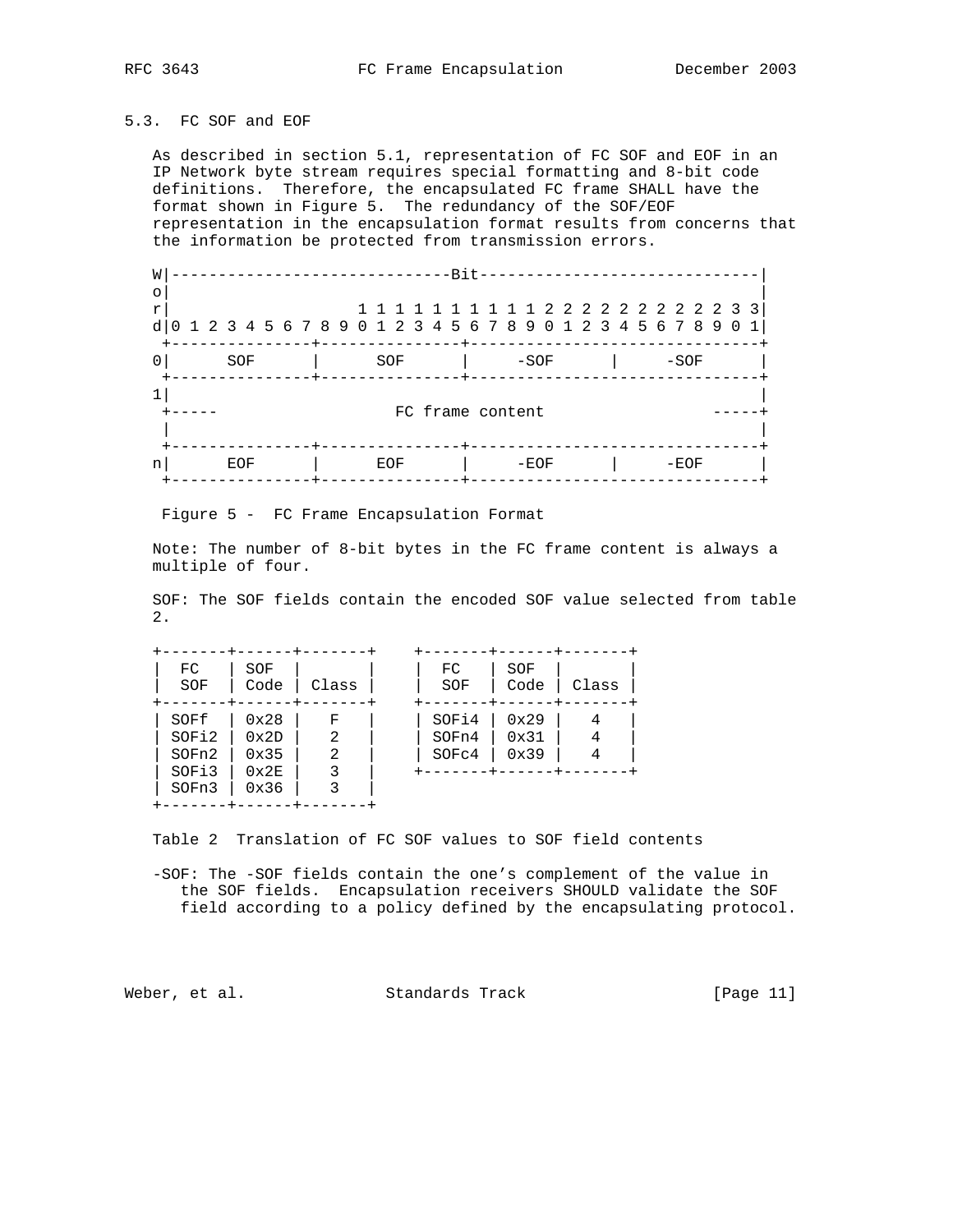EOF: The EOF fields contain the encoded EOF value selected from table 3.

| FC<br>EOF | EOF<br>Code   | Class      | FC<br>EOF | EOF<br>Code   | Class |
|-----------|---------------|------------|-----------|---------------|-------|
| EOFn      | 0x41          | 2, 3, 4, F | EOFdt     | 0x46          | 4     |
| EOFt      | $0 \times 42$ | 2, 3, 4, F | EOFdti    | $0 \times 4E$ |       |
| EOFni     | $0 \times 49$ | 2, 3, 4, F | EOFrt     | 0x44          |       |
| EOFa      | 0x50          | 2, 3, 4, F | EOFrti    | 0x4F          |       |

Table 3 Translation of FC EOF values to EOF field contents

 -EOF: The -EOF fields contain the one's complement of the value in the EOF fields. Encapsulation receivers SHOULD validate the EOF field according to a policy defined by the encapsulating protocol.

 Note: FC-BB-2 [6] lists SOF and EOF codes not shown in table 2 and table 3 (e.g., SOFi1 and SOFn1). However, FC-MI [8] identifies these codes as not interoperable, so they are not listed in this specification.

6. Security Considerations

 This document describes the encapsulation format only. Actual use of this format in a encapsulating protocol requires an additional document to specify the encapsulating protocol functionality and appropriate security considerations. Because security considerations for this encapsulation depend on how it is used by encapsulating protocols, they SHALL be described in encapsulating protocol specific documents.

- 7. References
- 7.1. Normative References
	- [1] Bradner, S., "The Internet Standards Process -- Revision 3", BCP 9, RFC 2026, October 1996.
	- [2] Bradner, S., "Key words for use in RFCs to Indicate Requirement Levels", BCP 14, RFC 2119, March 1997.

Weber, et al. Standards Track [Page 12]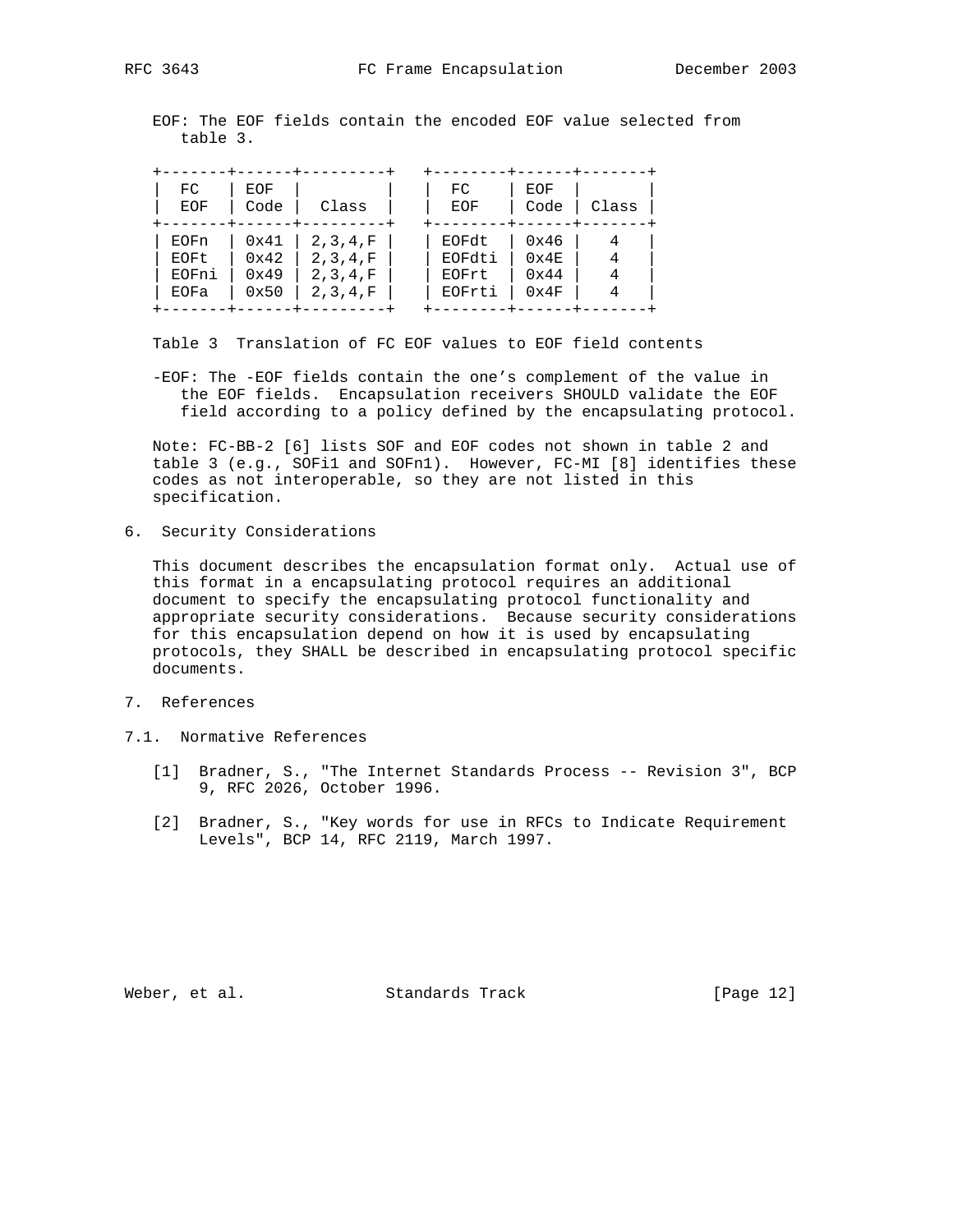- [3] Fibre Channel Framing and Signaling (FC-FS), ANSI INCITS.373:2003, October 27, 2003. Note: Published T11 standards are available from the INCITS online store http://www.incits.org, or the ANSI online store, http://www.ansi.org.
- [4] Fibre Channel Switch Fabric -2 (FC-SW-2), ANSI NCITS.355:2001, December 12, 2002. Note: Published T11 standards are available from the INCITS online store http://www.incits.org, or the ANSI online store, http://www.ansi.org.
- [5] Fibre Channel Physical Interfaces (FC-PI), ANSI NCITS.352:2002, December 1, 2002. Note: Published T11 standards are available from the INCITS online store http://www.incits.org, or the ANSI online store, http://www.ansi.org.
- [6] Fibre Channel Backbone -2 (FC-BB-2), ANSI INCITS.372:2003, July 25, 2003. Note: Published T11 standards are available from the INCITS online store http://www.incits.org, or the ANSI online store, http://www.ansi.org.
- [7] Narten, T. and C. Burton, "A Caution on The Canonical Ordering of Link-Layer Addresses", RFC 2469, December 1998.
- 7.2. Informative References
	- [8] Fibre Channel Methodologies for Interconnects (FC-MI), ANSI INCITS/TR-30:2002, November 1, 2002. Note: Published T11 standards are available from the INCITS online store http://www.incits.org, or the ANSI online store, http://www.ansi.org.
	- [9] Mills, D., "Simple Network Time Protocol (SNTP) Version 4 for IPv4, IPv6 and OSI", RFC 2030, October 1996.
	- [10] Narten, T. and H. Alvestrand, "Guidelines for Writing an IANA Considerations Section in RFCs", BCP 26, RFC 2434, October 1998.
	- [11] Rajagopal, M., Rodriguez, E., Weber, R., "Fibre Channel Over TCP/IP (FCIP)", Work in Progress.
	- [12] Monia, C., et. al., "iFCP A Protocol for Internet Fibre Channel Storage Networking", Work in Progress.

Weber, et al. Standards Track [Page 13]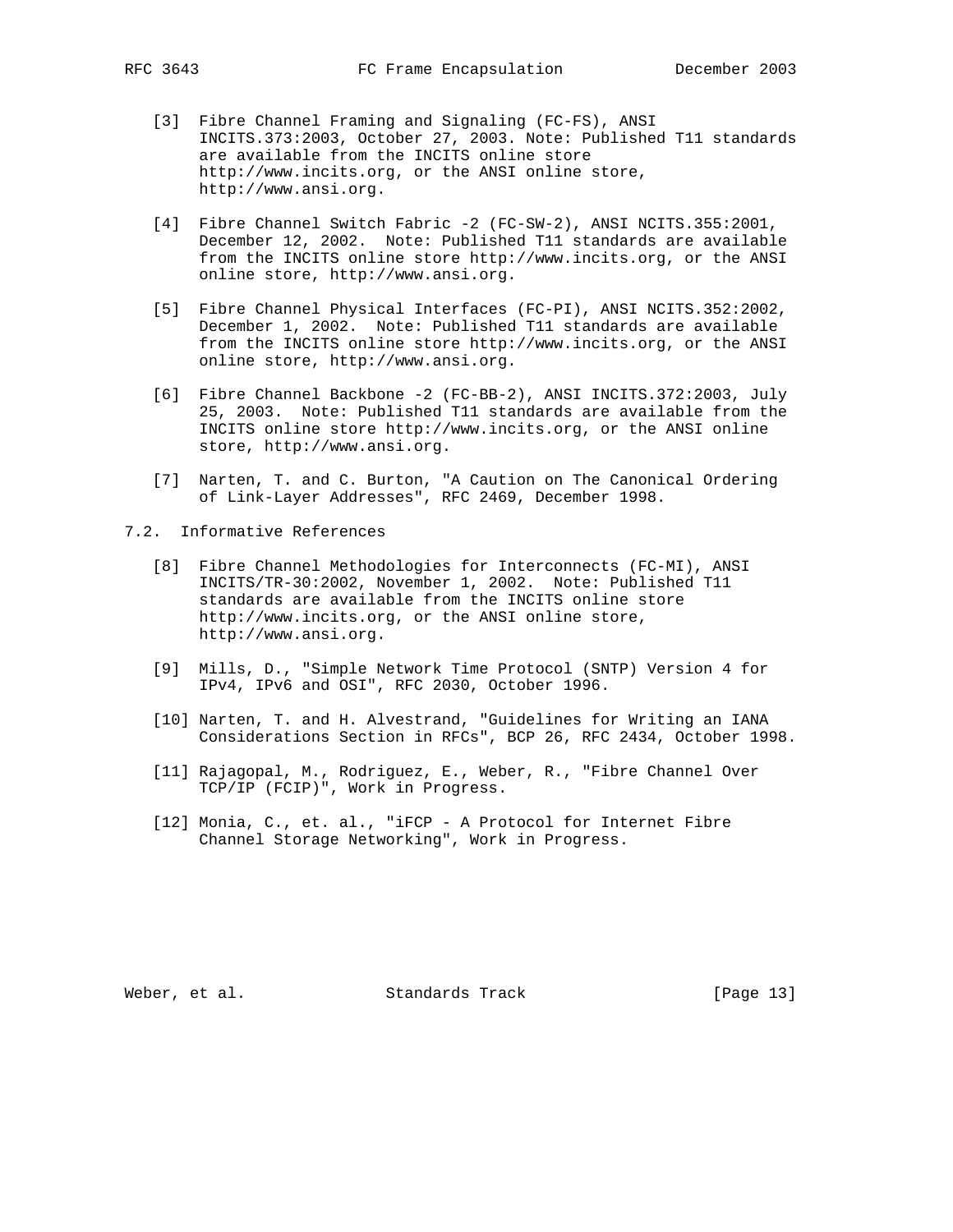## 8. Acknowledgements

 The authors express their appreciation to Mr. Vi Chau (vchau1@cox.net) for his contributions to the design team that developed this document. Mr. Chau is no longer working in this technology.

 The authors are also grateful to Dr. David Black, Mr. Mallikarjun Chadalapaka, and Mr. Robert Elliott for their reviews of this specification.

Weber, et al. Standards Track [Page 14]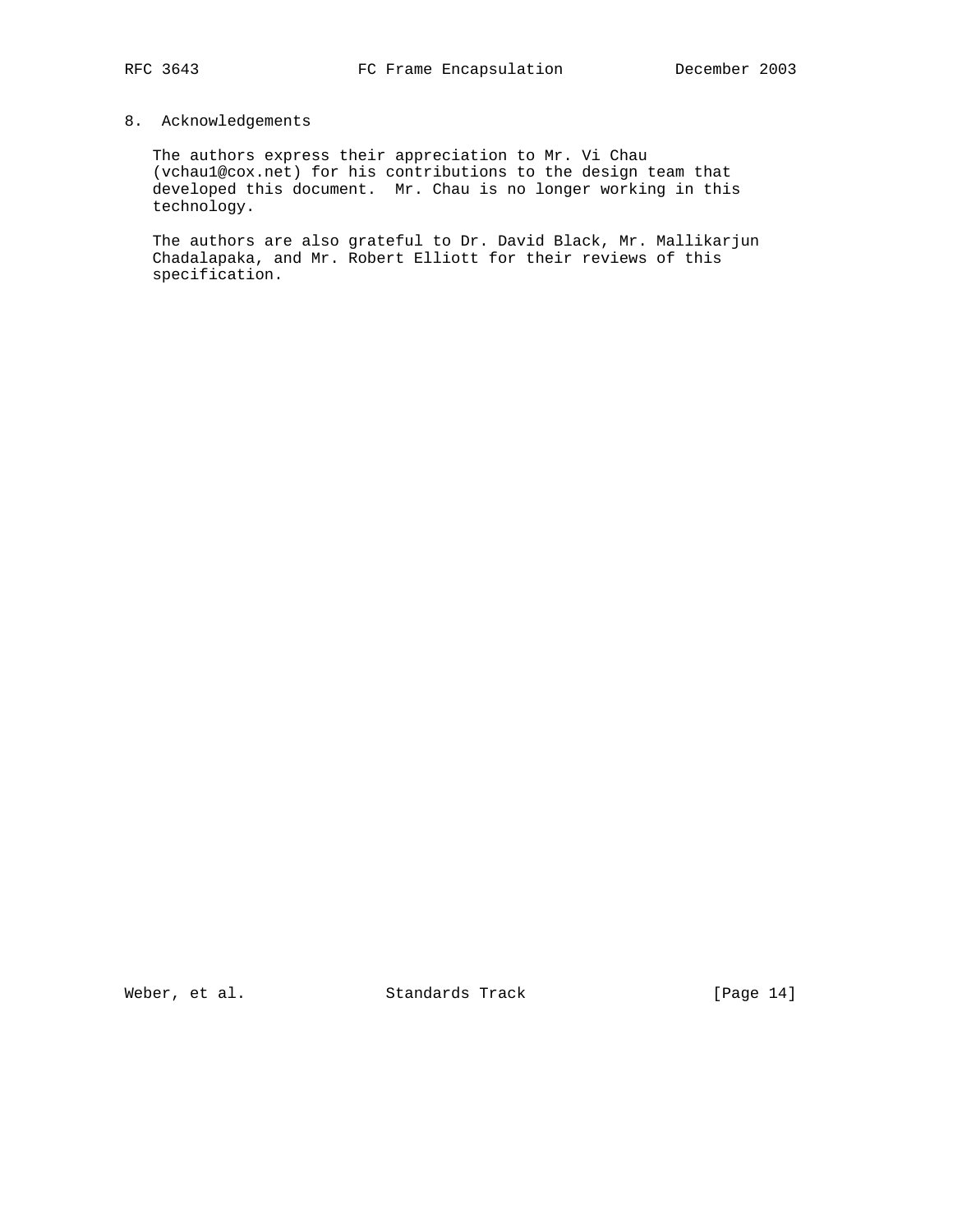Appendix A - Fibre Channel Bit and Byte Numbering Guidance

 Both Fibre Channel and IETF standards use the same byte transmission order. However, the bit and byte numbering is different.

 Fibre Channel bit and byte numbering can be observed if the data structure heading shown in Figure 6, is cut and pasted at the top of Figure 2 and Figure 5.

 W|------------------------------Bit------------------------------|  $\circ$  |  $\qquad \qquad$  |  $\qquad \qquad$  |  $\qquad \qquad$  |  $\qquad \qquad$  |  $\qquad \qquad$  |  $\qquad \qquad$  |  $\qquad \qquad$  |  $\qquad \qquad$  |  $\qquad \qquad$  |  $\qquad \qquad$  |  $\qquad \qquad$  |  $\qquad \qquad$  |  $\qquad \qquad$  |  $\qquad \qquad$  |  $\qquad \qquad$  |  $\qquad \qquad$  |  $\qquad \qquad$  |  $\qquad \qquad$  |  $\qquad \qquad$  |  $\qquad \$  r|3 3 2 2 2 2 2 2 2 2 2 2 1 1 1 1 1 1 1 1 1 1 | d|1 0 9 8 7 6 5 4 3 2 1 0 9 8 7 6 5 4 3 2 1 0 9 8 7 6 5 4 3 2 1 0|

Figure 6 - Fibre Channel Data Structure Bit and Byte Numbering

 Fibre Channel bit numbering for the Flags field can be observed if the data structure heading shown in Figure 7, is cut and pasted at the top of Figure 3.

 |------------------------Bit--------------------------| | | | 31 30 29 28 27 26 |

Figure 7 - Fibre Channel Flags Bit Numbering

Appendix B - Encapsulating Protocol Requirements

 This appendix lists the requirements placed on the encapsulating protocols that employ this encapsulation. The requirements listed here are suggested or described elsewhere in this document, but their collection in this appendix serves to assist encapsulating protocol authors in meeting all obligations placed upon them.

Encapsulating Protocol Specific Data

Encapsulating protocols employing this encapsulation SHALL:

- specify the IANA assigned number used in the Protocol# field
- specify the contents of the Encapsulating Protocol Specific field

 Encapsulating protocols employing this encapsulation SHALL define the procedures and policies necessary for verifying that an FC Encapsulation Header is being processed.

Weber, et al. Standards Track [Page 15]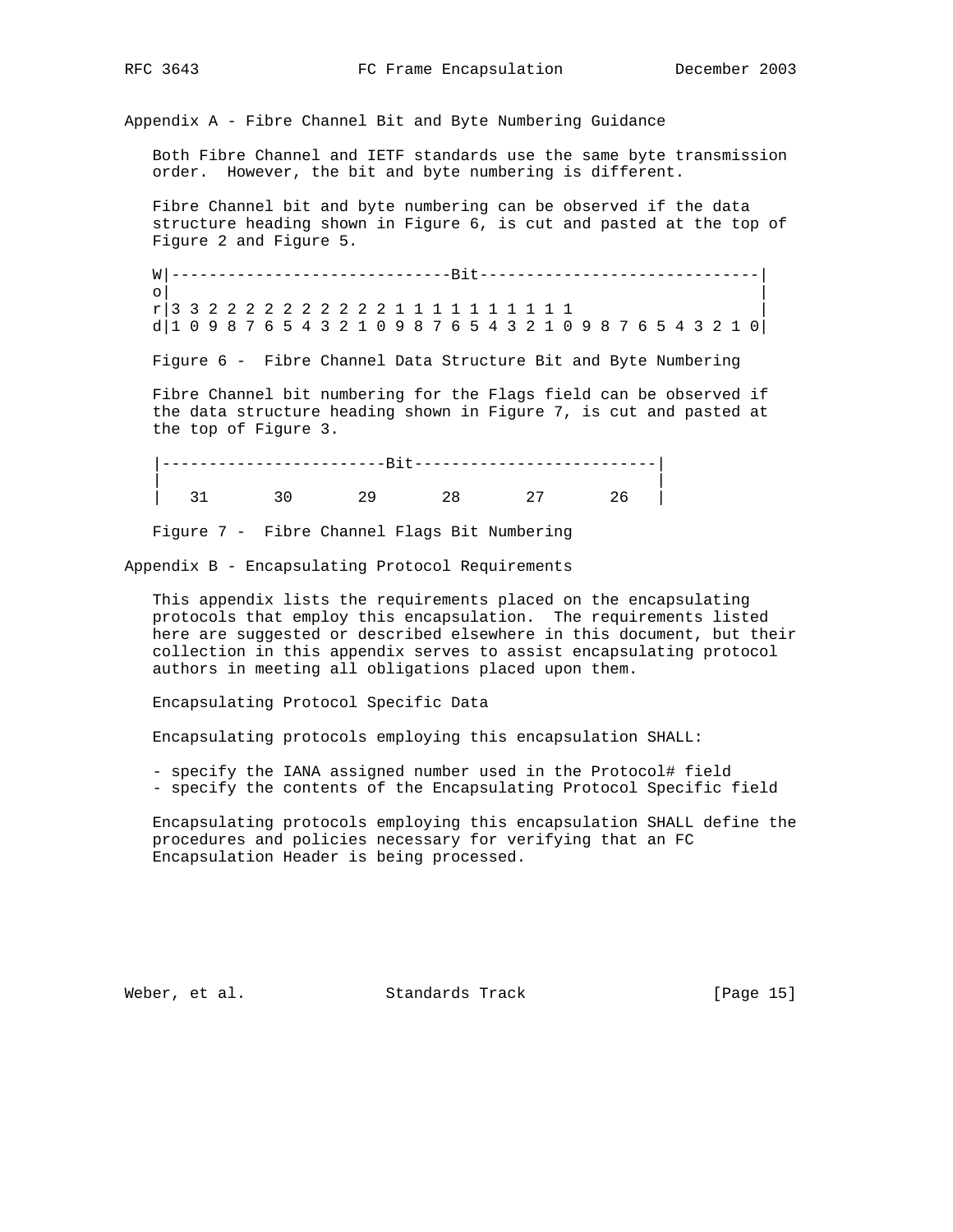Encapsulating protocols employing this encapsulation SHALL define the procedures and policies necessary for the detection of over age frames. The items to be specified and the choices available to an encapsulating protocol specification are as follows:

- a) The encapsulating protocol requirements for measuring transit times. The encapsulating protocol MAY allow implementation of transit time measurement to be optional.
- b) The requirements or guidelines for stability and resolution of the entity's time base.
- c) The procedure for synchronizing an entity's time base, including the criteria for entering the Synchronized and Unsynchronized states.
- d) The forwarding (or lack of forwarding) of frame traffic while in the Unsynchronized state.

 The specification MAY allow an entity in the Unsynchronized state to continue processing frame traffic.

 e) The procedure to be followed when frames are received that do not have a valid time stamp.

 The specification MAY allow such frames to be accepted by the entity.

 f) Requirements for setting and testing the transit time limit and the procedure to be followed when a received frame is discarded due to its transit time exceeding the limit.

Appendix C - IANA Considerations

 The Protocol# (Protocol Number) field is an identifier number used to distinguish between the encapsulating protocols that employ this FC frame encapsulation. Values used in the Protocol# field are to be assigned from a new, separate registry that is maintained by IANA.

 All values in the Protocol# field are to be registered with and assigned by IANA with the following exceptions.

- Protocol# value 0 should not be assigned until after all other values have been assigned.
- Protocol# values 240-255 inclusive must be set aside for private use amongst cooperating systems.

Weber, et al. Standards Track [Page 16]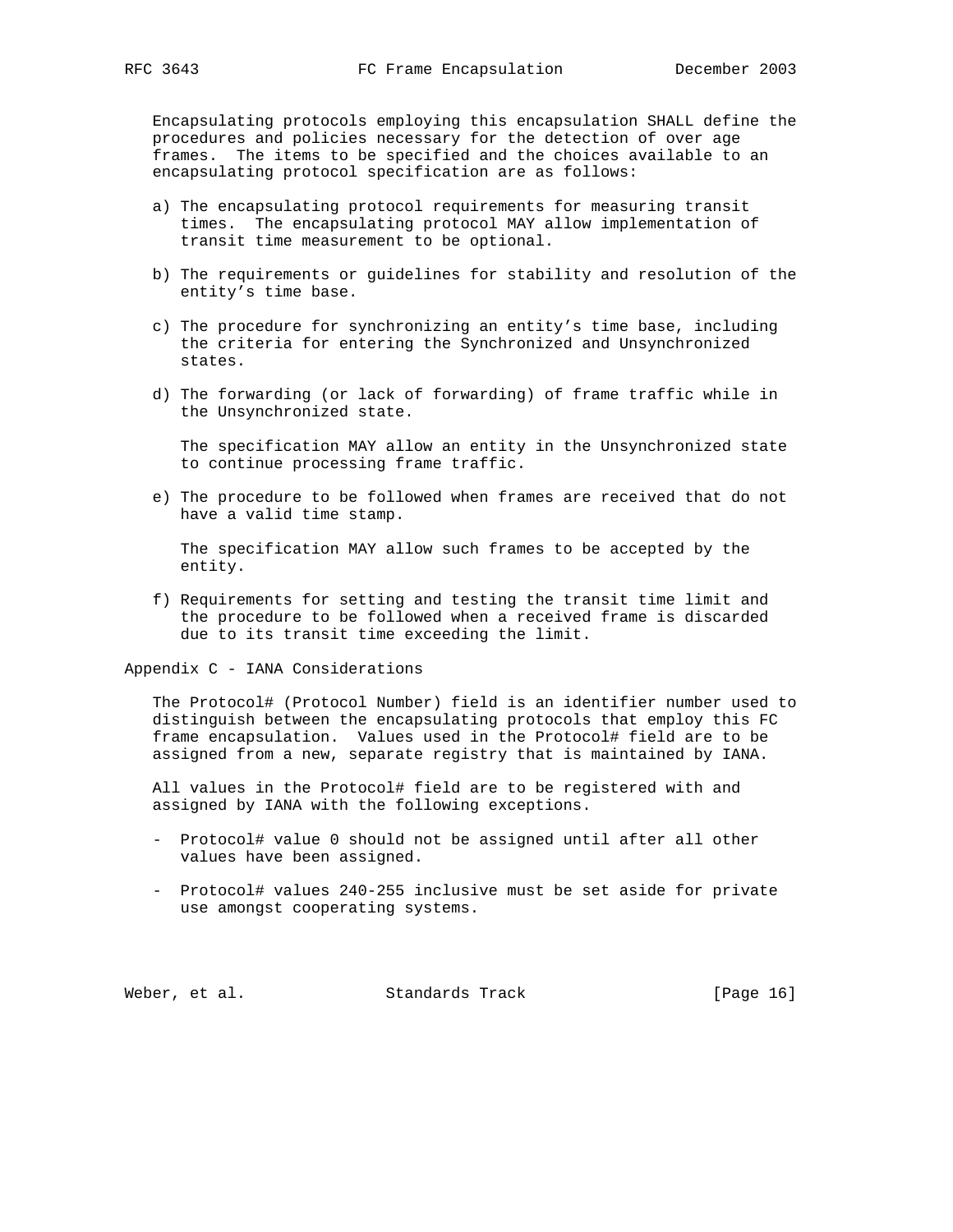Following the policies outlined in [10], Protocol# values not listed above are to be assigned only for Standards Track RFCs approved by the IESG.

 In addition to creating the FC Frame Encapsulation Protocol Number Registry, the standards action of this RFC allocates the following two values from the registry:

- Protocol# value 1 assigned to the FCIP (Fibre Channel Over TCP/ IP) encapsulating protocol [11].
- Protocol# value 2 assigned to the iFCP (A Protocol for Internet Fibre Channel Storage Networking) encapsulating protocol [12].

Appendix D - Intellectual Property Rights Statement

 The IETF takes no position regarding the validity or scope of any intellectual property or other rights that might be claimed to pertain to the implementation or use of the technology described in this document or the extent to which any license under such rights might or might not be available; neither does it represent that it has made any effort to identify any such rights. Information on the IETF's procedures with respect to rights in standards-track and standards-related documentation can be found in BCP-11. Copies of claims of rights made available for publication and any assurances of licenses to be made available, or the result of an attempt made to obtain a general license or permission for the use of such proprietary rights by implementors or users of this specification can be obtained from the IETF Secretariat.

 The IETF invites any interested party to bring to its attention any copyrights, patents or patent applications, or other proprietary rights which may cover technology that may be required to practice this standard. Please address the information to the IETF Executive Director.

Weber, et al. Standards Track [Page 17]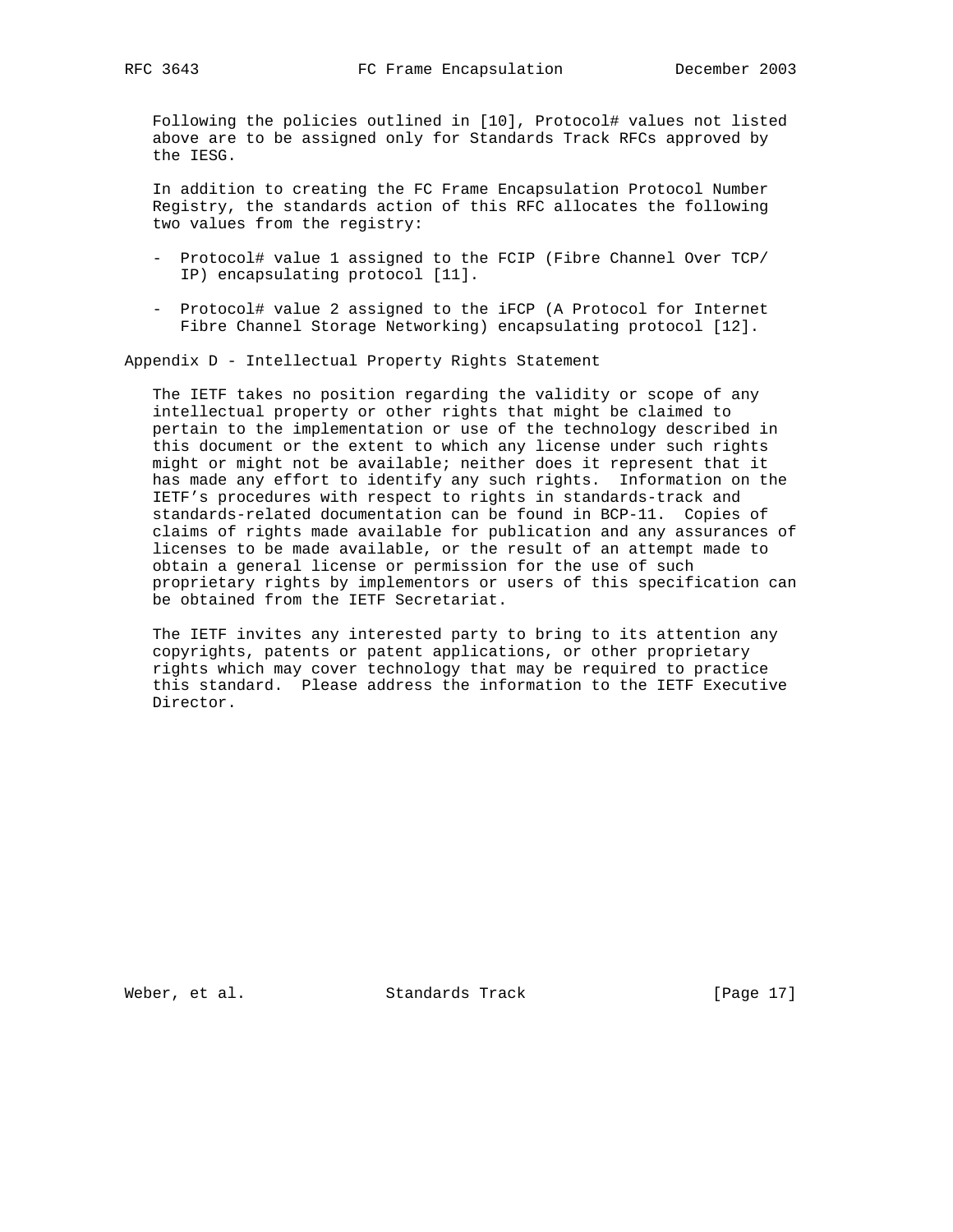Authors' Addresses Ralph Weber ENDL Texas representing Brocade Comm. Suite 102 PMB 178 18484 Preston Road Dallas, TX 75252 USA Phone: +1 214 912 1373 EMail: roweber@ieee.org Murali Rajagopal Broadcom 16215 Alton Parkway PO Box 57013 Irvine, CA 92619 USA Phone: +1 949 450 8700 EMail: muralir@broadcom.com Franco Travostino Technology Center Nortel Networks, Inc. 600 Technology Park Billerica, MA 01821 USA Phone: +1 978 288 7708 EMail: travos@nortelnetworks.com Michael E. O'Donnell McDATA Corporation 4 McDATA Parkway Broomfield, Co. 80021 USA Phone +1 720 558 4142 Fax +1 720 558 8999 EMail: mike.o'donnell@mcdata.com

Weber, et al. Standards Track [Page 18]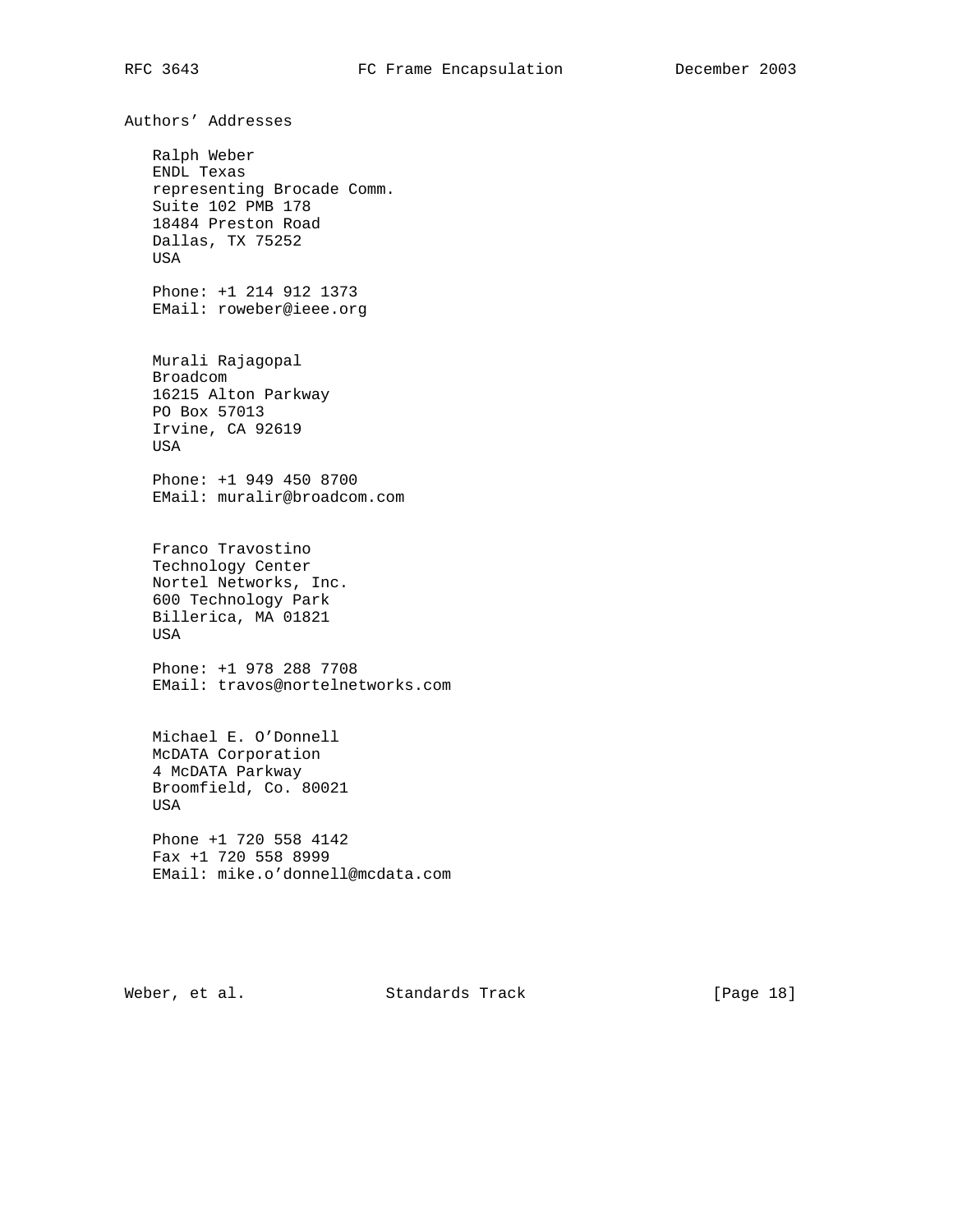Charles Monia

EMail: cmonia@pacbell.net

 Milan J. Merhar Sun Microsystems 43 Nagog Park Acton, MA 01720 USA

 Phone: +1 978 206 9124 EMail: milan.merhar@sun.com

Weber, et al. Standards Track [Page 19]